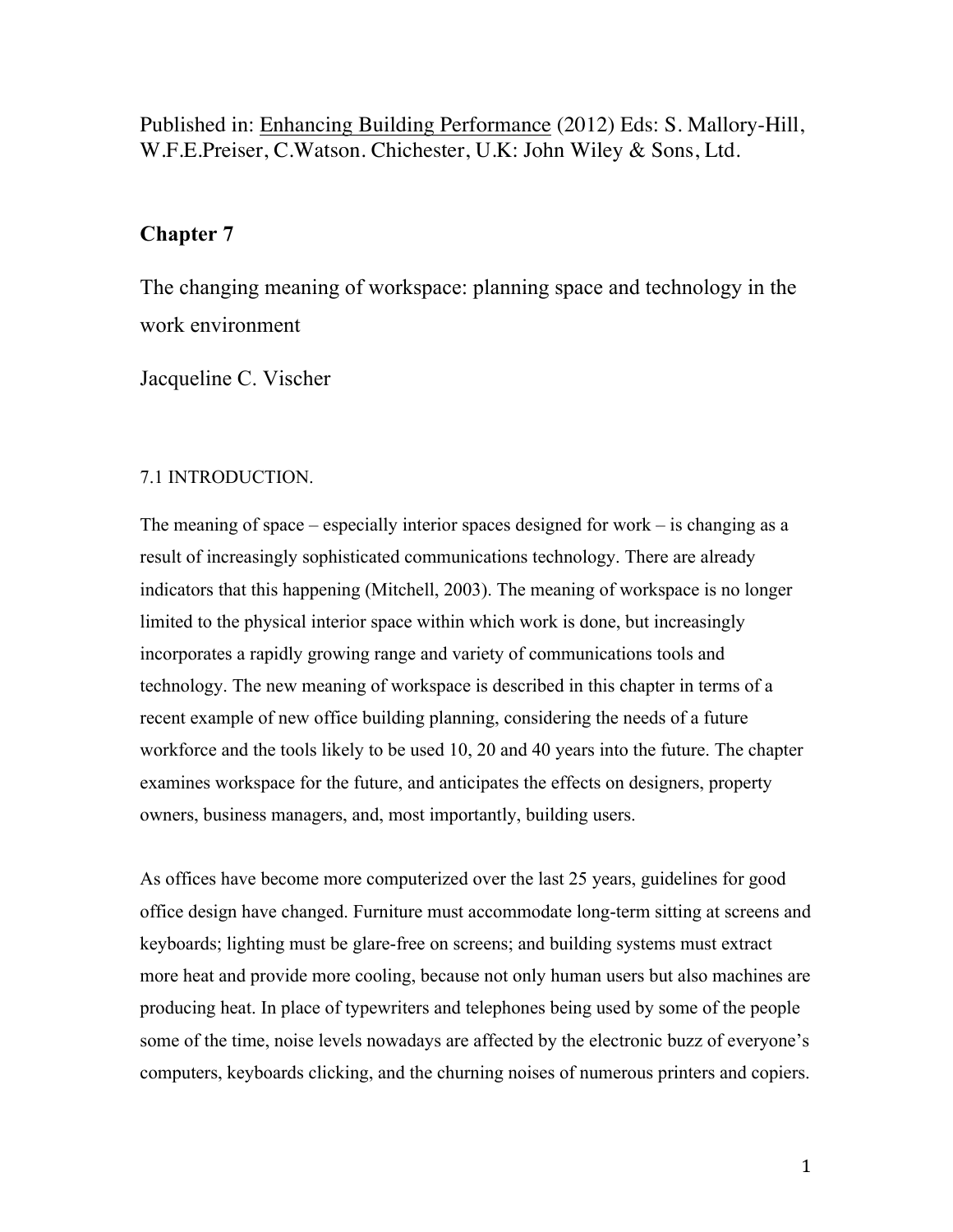Furthermore work itself is changing, becoming more team and project oriented, more diverse and complex, and more mobile (Heerwagen et al, 2004).

In recent years, workspace design has adapted incrementally to electronic work. Behaviors that did not exist – remote work, teleworking, videoconferencing – are now routine in the business environment. Companies are experimenting with different ways of using space, such as hotelling and hot desking, flex-time and desk-sharing, and more recently, mobile working. Increasingly, office workers have no fixed workstations, and workspace design translates into a rich range and diversity of settings each furnished and colored differently to accommodate the complex variety of tasks that have come to be part of the modern work environment (Stegmeier, 2008).

Yet questions remain. Information technology continues to grow and change at breakneck speed. A diversity of new professions and occupations has come into being to provide IT services of all kinds both inside and outside the organization. With little knowledge of what the future of technology holds, buildings are now being designed and built to provide workspace to the next two or three generations of workers. What can be learned from current building projects, in which owners and occupants have been forced to anticipate the future in planning conjointly both space and technology for future workspace? The description of a recent building project through the first two phases of the BPE framework - planning and programming (briefing) - illustrates how a user involvement process helped address these issues (see Preiser, chap.2).

# 7.2 THE 'X' ORGANIZATION – BUILDING FOR THE FUTURE  $^1$

A contemporary organization currently planning a new building provides a detailed example of how to anticipate the future of both space and technology. Since 9/11, Western governments have vastly increased their resources for electronic surveillance and monitoring of electronic communications, both inside their own countries and from abroad. Numerous private sector companies have come into being to help these government agencies and to support the services they provide. Some of these are defense-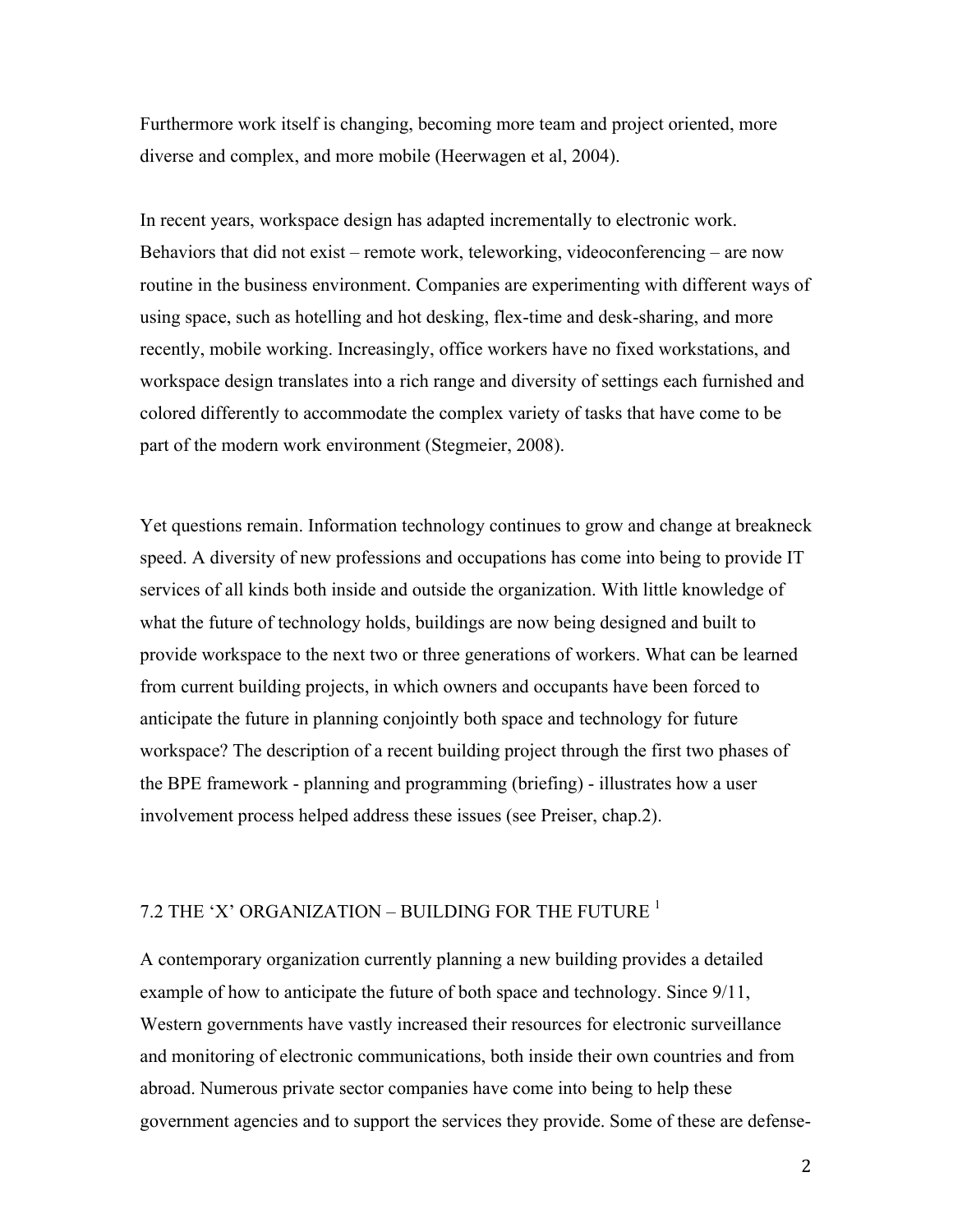related, but others are not. One thing they all have in common is that they not only acquire, invest in and create cutting-edge information technology, they also have to be electronically prepared to capture, analyze and communicate to their clients' incoming information in innovative and unpredictable ways. As a result, these organizations are heavily technology dependent, and their equipment and tools are constantly evolving.

Recently, one such organization in Canada embarked on a process of planning a new building, designed to accommodate both the immediate and the long-term future. The organization was occupying several different buildings, which were already outgrown, and they needed not only more space, but more electrical power, more cooling, more duct space, more specialized equipment and more laboratory facilities. Retrofitting an existing office building was not feasible, so work began on planning a new one.

The new building will accommodate some two thousand workers. Among the objectives advanced by senior management are increasing contact and collaboration, to be sure that members of different specialties, as well as members of individual teams, work more collaboratively, exchange useful information, and have plenty of opportunities to meet informally to facilitate discussion and shared problem-solving. Another objective is to become an employer of choice for the young, highly trained computer scientists and mathematicians they seek to hire and train. This younger generation of university graduates is highly sought after in business today; the "Gen-X" and "Gen Y" organization is competing with all types and sizes of business for its human capital, knowing that the knowledge, skills, creativity and determination it relies on to do its work can make the difference between a safe and secure nation and one that is not.

Other building objectives include providing a humane and effective work environment for employees. This means an egalitarian, functional, and functionally comfortable high quality workspace that will help people work more effectively – solve problems more quickly and accurately – as well as enjoy life and maintain work-life balance.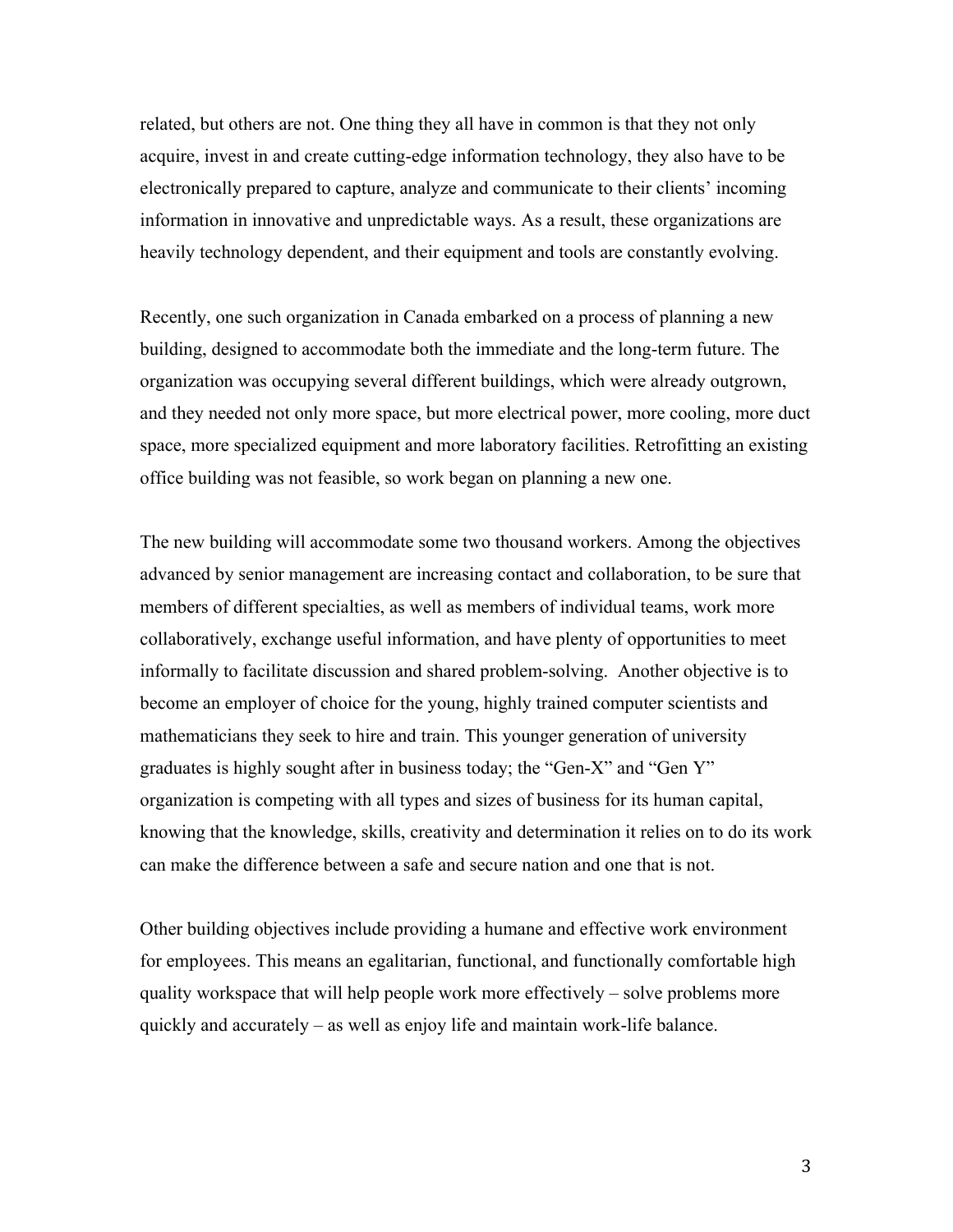A site was chosen, an architectural program developed, and employees were invited to participate in a shared design decision-making process known as the User Involvement Strategy (Vischer, 2005).

### 7.3 INVOVING USERS FOR BETTER WORKSPACE DESIGN

The key to an effective workspace is the degree of functional comfort afforded to occupants. The concept of functional comfort signifies the environmental support users receive for performing their tasks. Any given workspace can be assessed on a continuum ranging from functionally comfortable, or supportive of work, to functionally uncomfortable – and potentially stressful – where users have to overcome environmental barriers in order to perform work. In an environment that is highly dependent on using, inventing and accessing technology, functional comfort is experienced in terms of both space and technology: environment as a tool for work. In order to measure functional comfort, and to identify possible workspace features that slow down or demotivate workers, feedback from users is necessary. At the X organization, a questionnaire survey was administered to all workers asking them to rate the functional comfort of their current space (Vischer, 1989). Respondents were asked to rate forty features of their work environment on a scale from 1 (uncomfortable) to 5 (comfortable) in terms of support to their work. Figure 1 tabulates the survey results across all buildings.



#### Figure 7.1 : Building-In-Use Profile – all buildings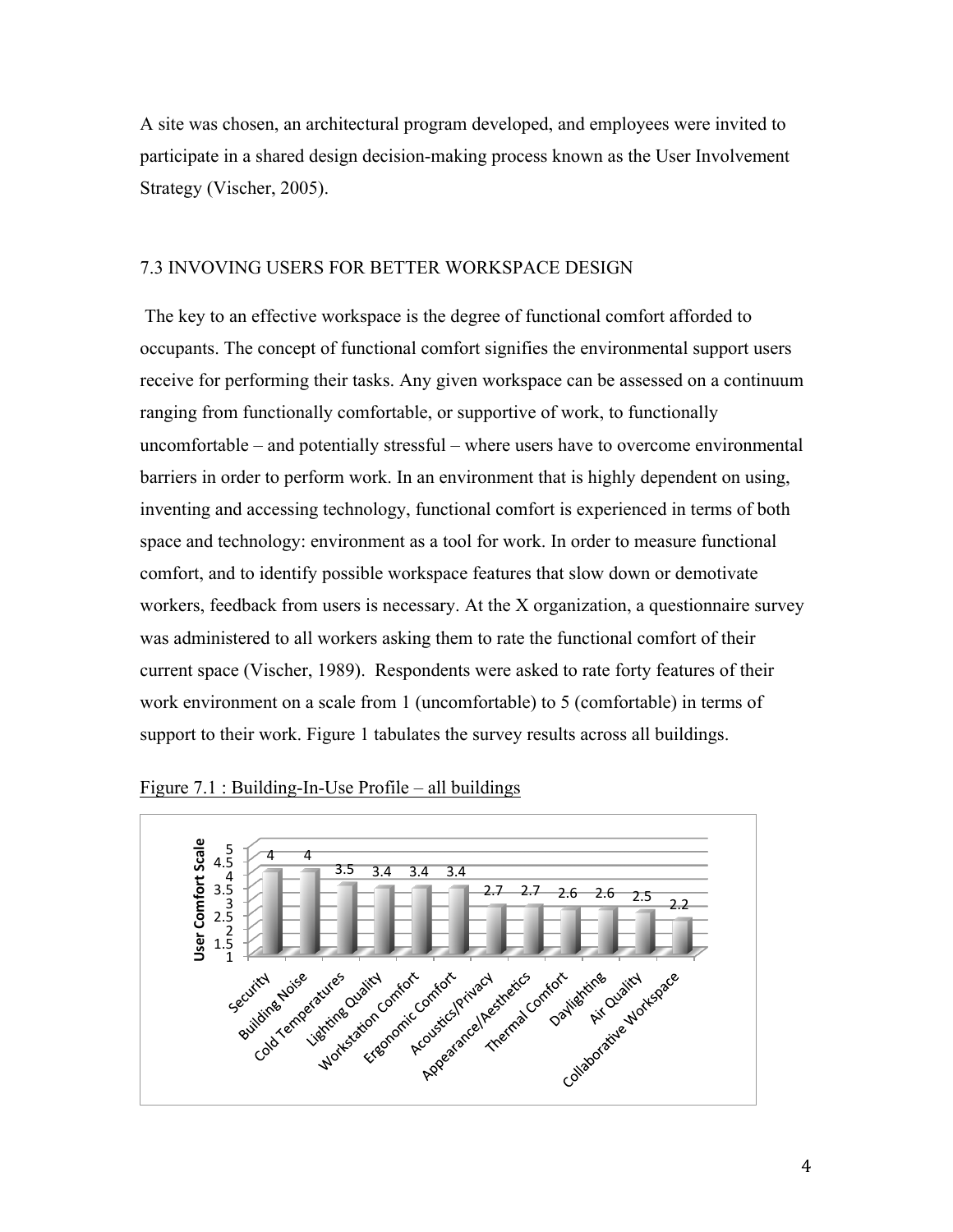The results indicate that occupants feel relatively comfortable with their security, the noise generated by the building, how cold it gets, their lighting, and overall furniture and ergonomic comfort. Items rated as functionally uncomfortable and therefore unsupportive of work were: overall noise levels and privacy, the appearance of their environment, thermal comfort (too warm), (lack of) daylighting and windows, indoor air quality, and access to collaborative workspace. The survey results were then presented to different workgroups to facilitate discussion about the building-specific environmental problems they were having, as well as to generate ideas for solving these problems and ensuring a higher level of overall functional comfort in the new workspace.

To be applied successfully to building design for the future, planners need to capture users' experience and knowledge in a constructive and relevant way that goes beyond simply asking them to list how much storage they need or what their equipment requirements are (Vischer, 2009). Once building users have an opportunity to contribute their own detailed specialized knowledge of what they do to solving problems of workspace design, they acquire a sense of empowerment that raises morale and increases enthusiasm for new workspace. The group work sessions, designed for user feedback and engagement, generated a sense of involvement and environmental empowerment among the workers.

The User Involvement Strategy designed for a project needs to fit in with the culture and operations of the organization to ensure that people have structured opportunities to participate. A less successful information-gathering technique used on this project invited employees to post comments on an internal web site devoted to planning for the new building. People took the opportunity to make demands that were unrealistic – one wanted an indoor swimming-pool – as well as to be critical of decisions that they knew had already been made, such as the move to more open workspace. For the most part, these comments could not be used. However, the structured feedback received from the survey and in the group sessions provided invaluable information to the planning team that was built into the recommendations, into the architectural program (brief), and finally into the design.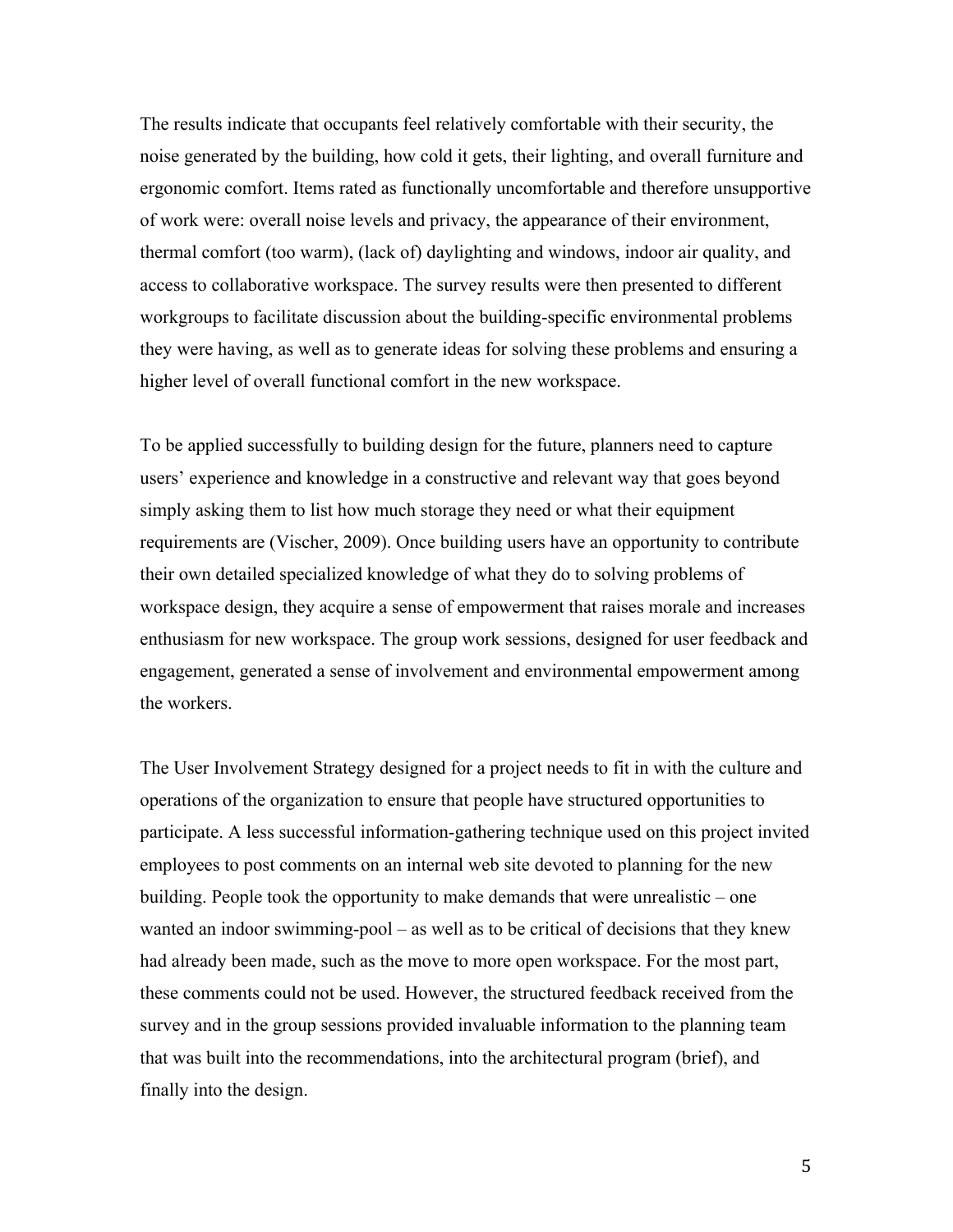### 7.4 BUILDING AND WORKSPACE OUTCOMES

The building is not yet occupied. Key design guidelines based on the information received from users address all features of the desired new workspace and are incorporated into the architectural program or brief. They are based on users' behaviors and perceptions while performing their technology-based tasks both now and with a view to future changes in technology tools and workspace needs.

#### *Lighting*

Clearly one of the most important aspects of an information technology-driven environment that depends on visual display is a supportive lighting environment. This means that task and ambient lighting, colors and materials, and worksurface placement must be considered together to ensure that the visual environment is not fatiguing and that individual users can make adjustments to suit their needs. While ambient light levels should be low throughout, not all employees need task lights as some work only on screens. In informal and circulation areas, light levels should be bright enough to avoid gloom. Functionally comfortable lighting and visual task support should exist all over the building and not just at individual workstations.

#### *Collaboration*

The urgency of contacting and collaborating with co-workers means that the visual display of information must be able to take place throughout the workspace. Speed and accuracy are essential, and if workers have to look for a place to go, call up the desired screens, and find chairs to sit and examine them together, they will be less likely to do so than if they can all have immediate access to the same information, no matter where they are located. Employees need meeting opportunities throughout their building: abundant informal meeting tables, closed rooms for more confidential material, places to sit together in cafeterias and coffee areas, and even outdoors, in the atrium, and in fitness rooms.

Another key feature of technology-supportive space concerns software developers. Known for their solitary work practices, programmers need to be supported by space that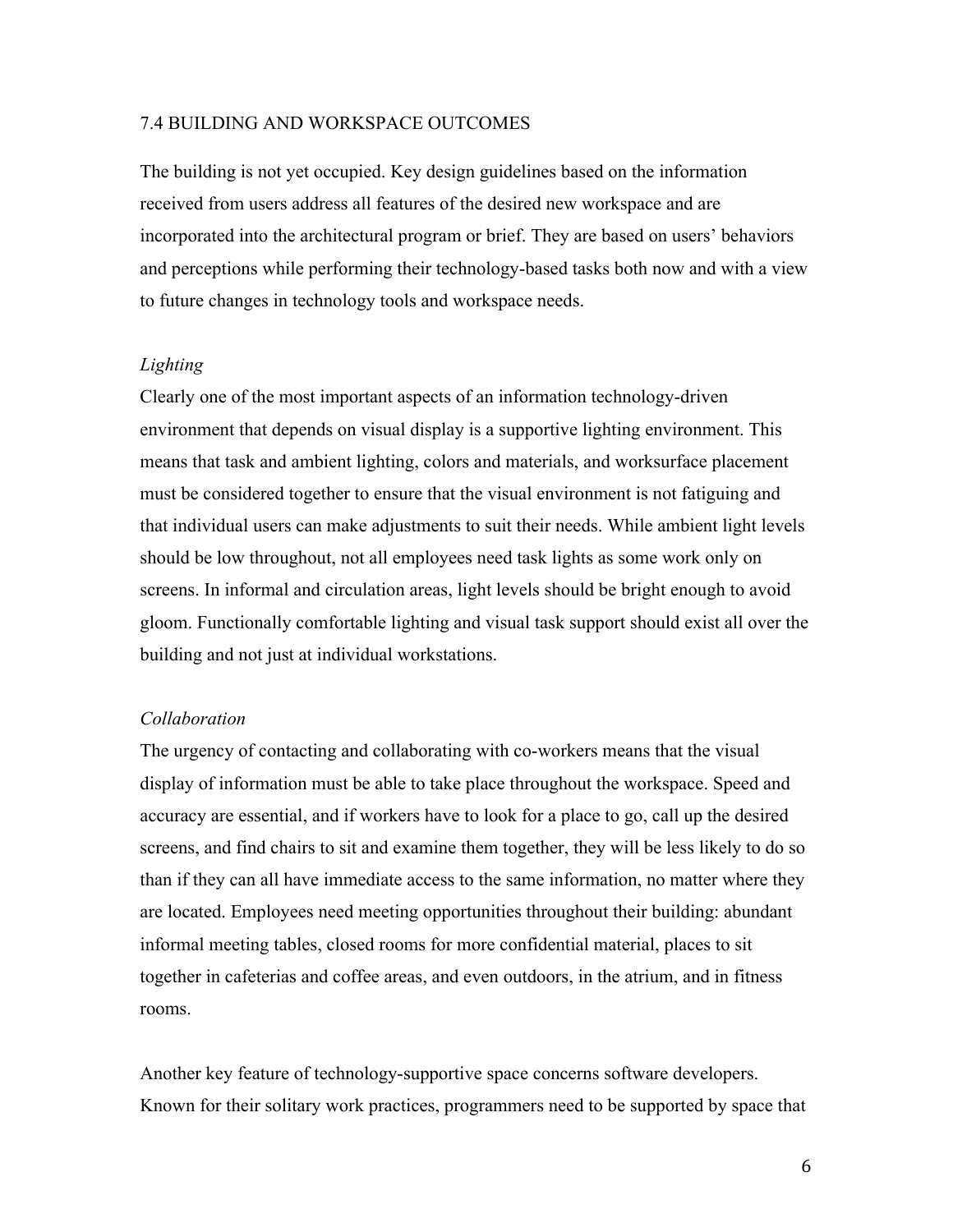lets them concentrate completely for the demanding work they do. They also require easy and comfortable opportunities to come out of 'the zone' to consult or share with coworkers. This balance between concentration and contact is key to effective software programming, and needs explicit attention during building design in the management of individual workstation placement, orientation and partition height, as well as access to shared enclosed spaces. Proximity to co-workers and to shared space or resources are key, as well as an acoustic environment that does not distract from concentrated work while allowing workers to get each other's attention when necessary.

### *Flexibility*

Flexibility is a well-worn trope in contemporary workspace planning. This term has a variety of meanings, none of them very precise, and is a requirement when designing for change. Analyzing feedback from 'X' employees generated three meanings of workspace flexibility. First, flexibility of workstation configuration and furniture layouts enables teams to sit together for the duration of the work they are doing, and then for members to move easily into other teamspace to perform other tasks for varying periods of time. Flexibility also applies to an interior environment that easily and seamlessly accommodates a large and growing diversity of tasks, as the technology-based nature of the work means that much of what people do is quite removed from traditional office tasks. This variety and complexity needs to be accommodated, as well as rapid space change and convenient access to tools at short notice.

Finally, flexibility also means a workspace adapted to changing tools and equipment, some of which are known, some of which can only be imagined, by providing more or less power, more or less cooling, more or less floor loading, and different kinds of lighting and noise management, to ensure that functional comfort is assured to future employees as well as current workers.

#### *Security*

A key component of all the design decisions is building security. Much of the work concerns national security, and has to be performed in a secure environment. People do not always know what their colleagues and are working on and they do not ask. Some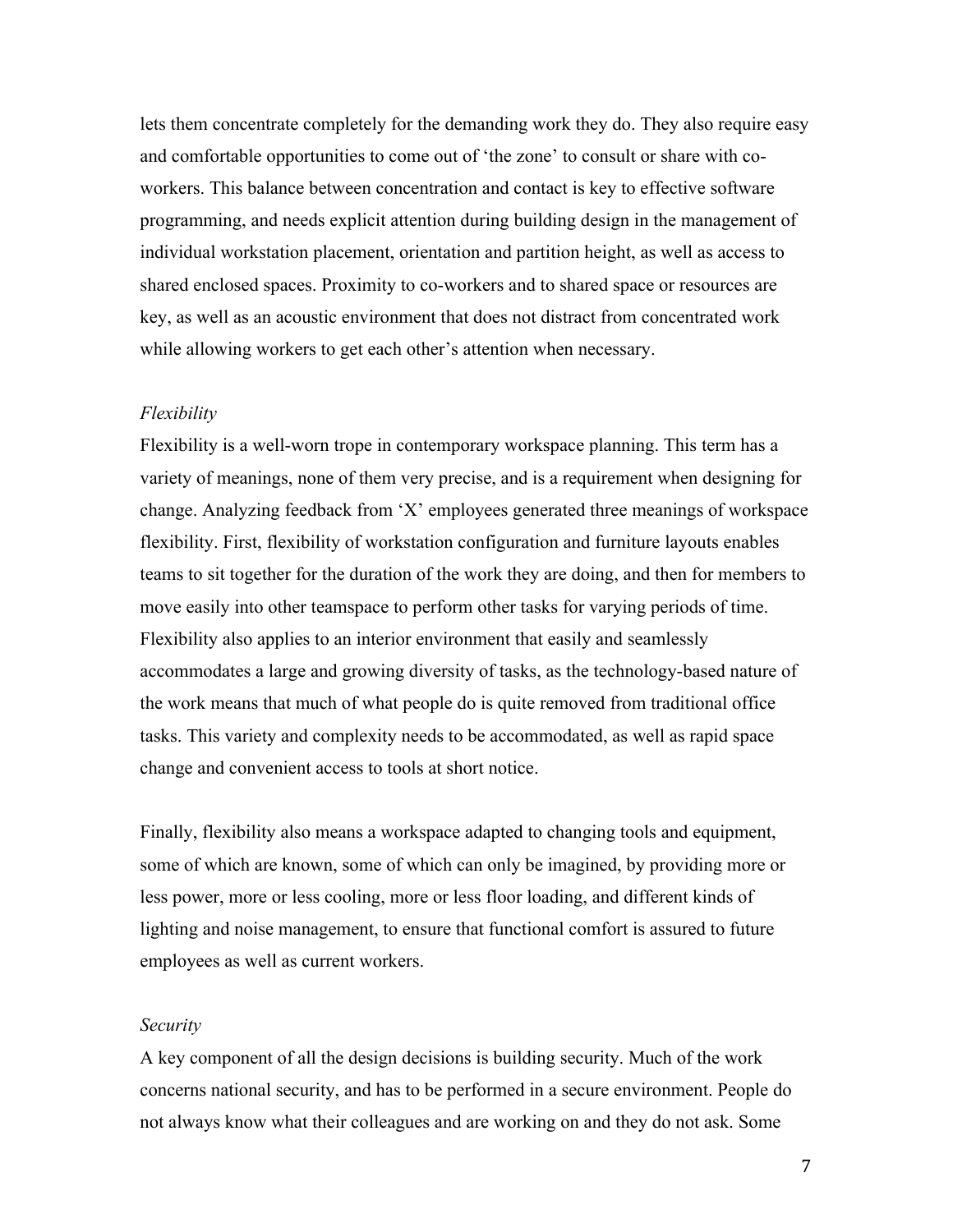items, documents or projects are classified as more secret and some as less. The most secret need special environmental security features to ensure that only the people authorized to do so have access to them. Many teams are concerned to protect the confidentiality of what they are working on, and quite simply do not want people walking behind them or listening to their telephone conversations. Visitors to the building are not encouraged, as they, like all the workers, require security clearance.

On the other hand, the organization does not intend to turn its back on the community that it is protecting, and another building objective is to 'be a good neighbor'. This means not having the appearance of a fortress, while at the same time controlling access. It also means managing employees' informal activities, such as listening to music on iPods and interacting on social networking sites. Regarding building design, windows can be a security risk, in that they can be seen through from the outside and material can be illegally removed to the outside. However, to limit or remove windows is unthinkable in view of the objective to protect and increase workers' quality of life.

#### *Windows*

Windows can also translate into other design challenges. Their size and orientation may cause too much daylight, or direct sun on screens, which create uncomfortable glare conditions. However, users overwhelmingly prefer access to natural light. The building design ensures a harmonious blend of electric and natural light from windows by providing more, smaller window openings rather than large floor to ceiling bands. Visual comfort is protected by locating workers' desks away from windows – while making sure they can see out to views from where they sit – and placing informal meeting areas, coffee counters and reflective 'serenity' space closest to windows.

In identifying building objectives, senior managers were concerned to provide opportunities for 'downtime' or spaces to breathe and de-stress. The new building provides non-work spaces ranging from a gym and a yoga room, to a library for quiet reading and concentration, to access to outdoor space and benches under the trees. In addition, workers supported the concept of 'serenity spaces' adjacent to teamwork areas. These are small – perhaps an armchair, or a bench – facing the window and sheltered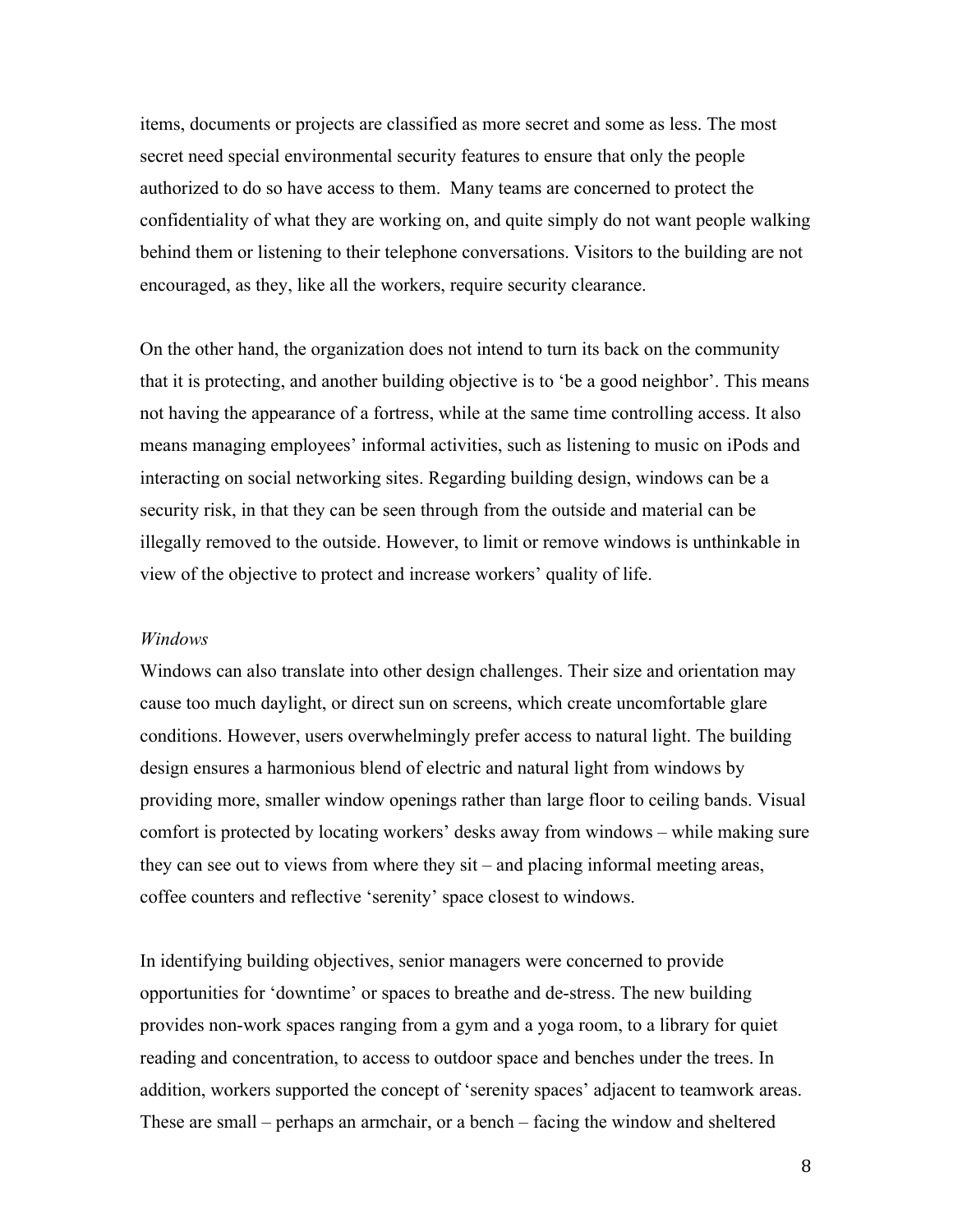from team activity by potted plants. People feeling overly pressured can then move away from the team's work briefly, look at the view, and catch their breath while staying within reach if needed.

#### 7.5 CONCLUSION

These days it is not possible to plan new workspace without simultaneously planning communications technology access and use. Moreover, one of the features of a high-tech environment is the sustained pressure on workers, and the need to plan workspace that is not only supportive of complex tasks, but also responsive to basic human needs such as thinking, reflection, informal social interaction, and quiet time. Thus occupants' functional comfort in this and other new office buildings will increasingly depend not only on supportive workspace for task performance, but also on spatial opportunities that support non-work moments. Moreover, the more workers engage with IT, the less reason they have to observe structured schedules, so a building that accommodates workers coming and going at different times must also make building services and amenities equally available, and ensure that people who arrive before dawn or stay until midnight find the building systems operating, their lights and equipment on and food and fitness services available.

Building for the future - a future which is largely unknown - does not necessarily mean building in large amounts of extra features that may or may not be used as IT tools change and expand. It means being sensitive to the ways people work now, and investing in an environment that meets human as well as technological needs. If people can perform their visual tasks without fatigue and eyestrain, and can sit for hours in welldesigned ergonomic furniture that does not place strain on the body, then they will continue to be able to do so in the future. It is also important to design workspace as a place not just to perform tasks but also as a supportive environment for users' quality of life. This means space to relax and restore, space to concentrate and reflect, space to be creative and have new ideas, and space that gives pleasure and that people enjoy. In these and other ways, the meaning of workspace is changing.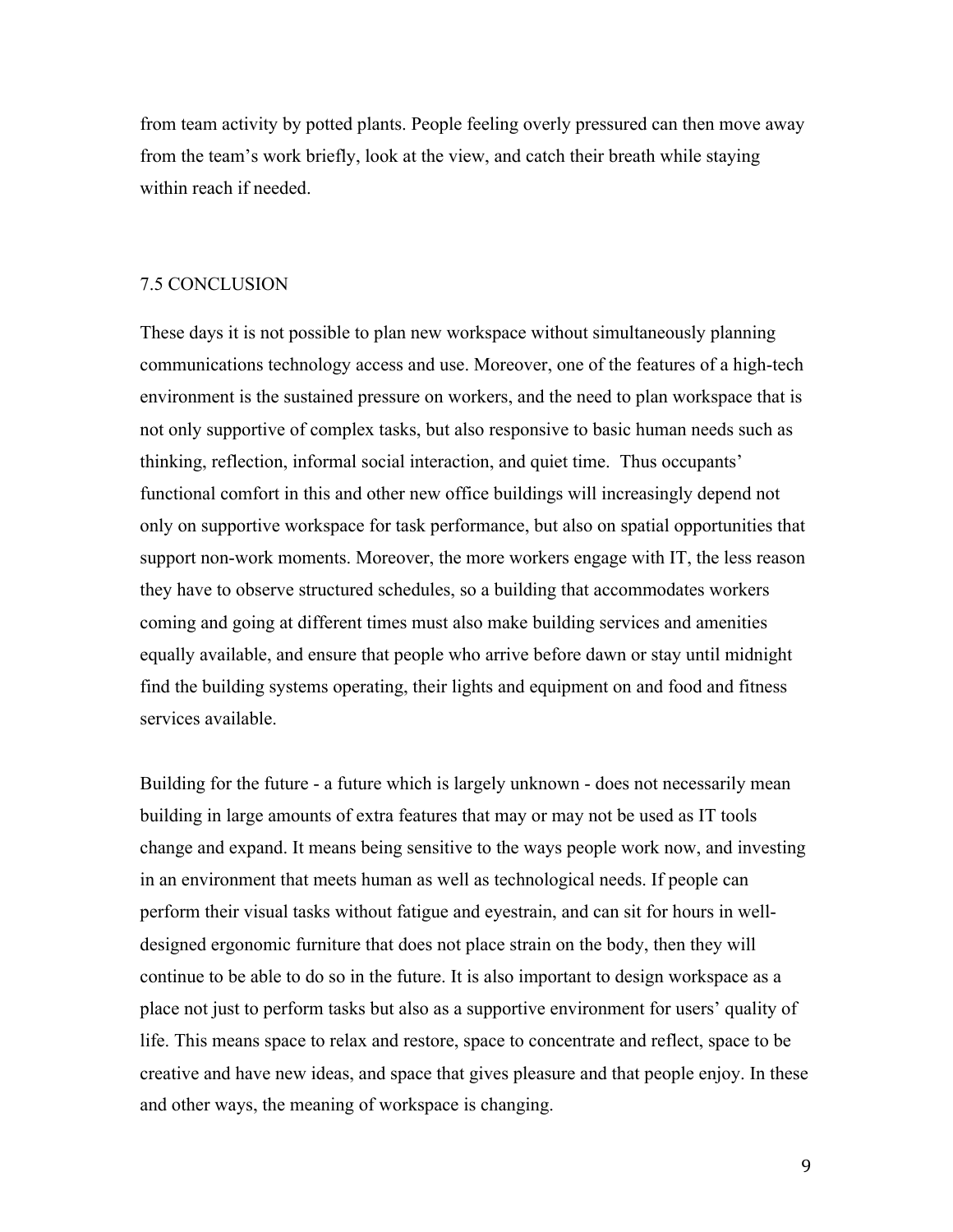# 7.6 BIBLIOGRAPHY

Heerwagen, J., Kampschroer, K. Powell, K. Loftness, V. (2004) Collaborative Knowledge Work Environments *Building Research and Information 32* (6), 510-528.

Mitchell, W.J. (2003) *Me++ : The Cyborg Self and the Networked City* Cambridge, MA: MIT Press.

Stegmeier, D. (2008) *Innovations in Office Design: the critical influence approach to effective work environments* Hoboken, N.J. John Wiley and Sons.

Vischer, J.C. (2009) Applying Knowledge on Building Performance: from evidence to intelligence *Intelligent Buildings International 1*, 239-248.

Vischer, J.C. (2005) *Space Meets Status: Designing Performing Workspace* London, U.K.: Taylor and Francis/Routledge.

Vischer, J.C. (1989) *Environmental Quality In Offices* New York: Van Nostrand Reinhold.

<sup>1</sup> The 'X' organization is used to conceal the agency's identity, owing to the highly classified work of the organization.